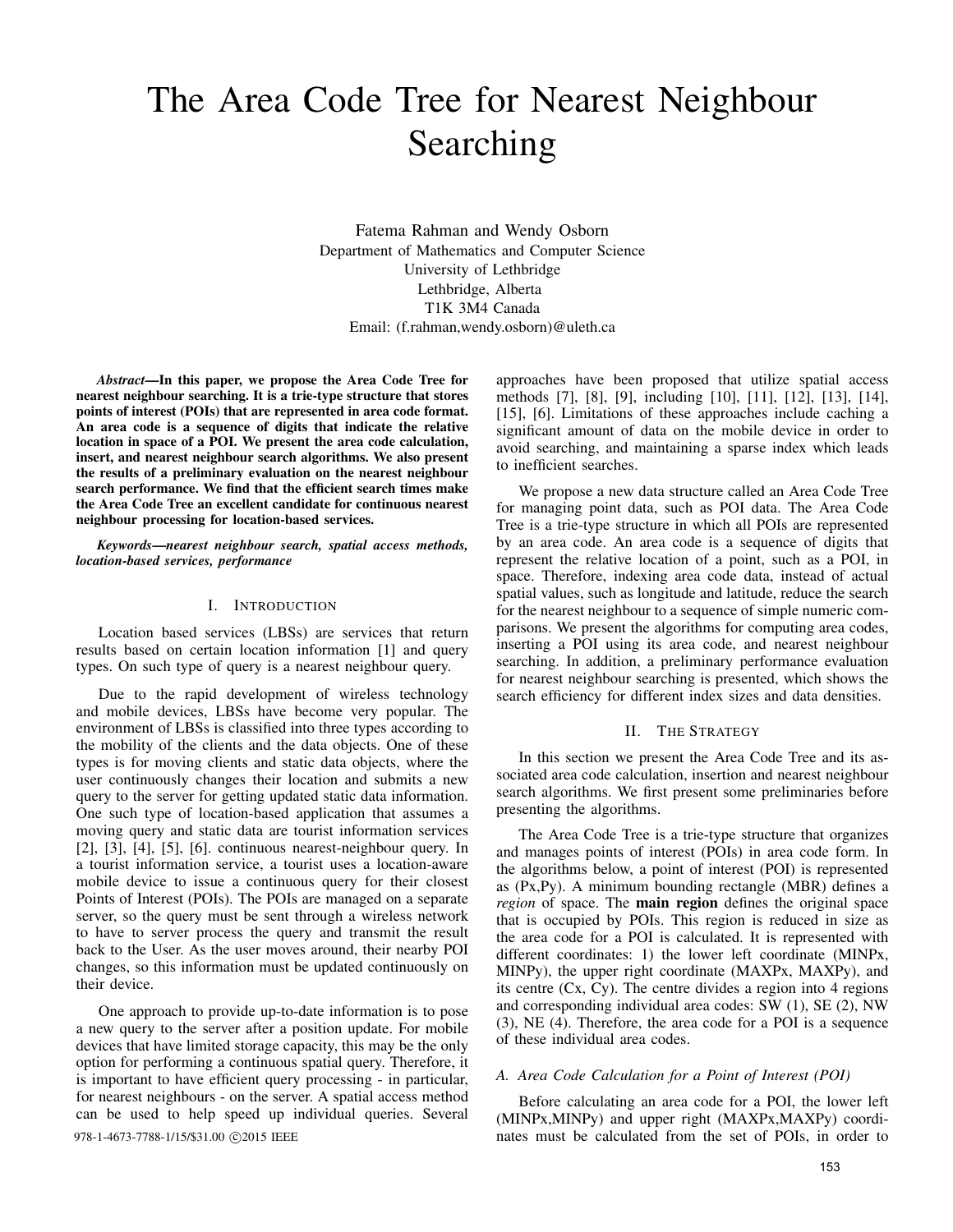

MINPx, MINPy

Fig. 1. Area Code Mapping for POI

define the main region. Then, the centre of the main region (CMx,CMy) is calculated.

Now, for each POI we calculate its area code by comparing it with the centre point (CMx,CMy) of the main region.

- *Case 1: Px < CMx and Py < CMy.* The POI is located SW of the centre in the main region, and therefore an initial area code of 1 is assigned to the POI. The minimum bounding rectangle of the main region will be updated as follows: The lower left coordinate will remain as (MINPx, MINPy), while the upper right coordinate of the region will be updated to (CMx,CMy), the centre point of the previous region (i.e. MAXPx= CMx, and MAXPy= CMy).
- *Case 2: Px > CMx and Py < CMy.* The POI is located SE of the centre in the main region, and an initial area code of 2 is assigned to the POI. The minimum bounding rectangle of the main region will be updated as follows: the new lower left corner of the region will be  $(CMx, MINPy)$  (i.e. MINPx =  $CMx$  and  $MINPy = MINPy$ , while the new upper right corner of the region will be (MAXPx, CMy) (i.e. MAXPx =  $MAXPx$  and  $MAXPy = CMy$ .
- *Case 3: Px < CMx and Py > CMy)*. The POI is located NW of the centre of the main region, and therefore an initial area code of 3 is assigned to the POI. The main region will be updated as: the new lower left coordinate will be (MINPx, CMy) MINPx=  $MINPx$  and  $MINPy = CMy$ . The new upper right coordinate of the main region will be (CMx, MAXPy) (i.e. MAXPx= CMx and MAXPy= MAXPy).
- *Case 4: Px > CMx and Py > CMy.* The POI is located NE the centre of the main region. The main region will be updated as: the lower left coordinate of the region will be  $(CMx, CMy)$  (i.e. MINPx=  $CMx$  and MINPy = CMy), while the upper right coordinate of the updated region will remain as (MAXPx, MAXPy).

Now, the new centre of updated region (CMx,CMy) will be calculated. The POI (Px, Py) will be compared with (Cmx,CMy). The next area code digit will be identified, and the lower left (MINPx,MINPy) and upper right (MAXPy,MAXPy) coordinates will be updated accordingly.

The above comparison and region update will continue until either: 1) the POI  $(Px, Py)$  is equal to the centre (CMx,CMy), or 1) the lower left (MINPx,MINPy) and upper right (MAXPy,MAXPy) coordinates are equal.

Figure 1 depicts an example area code mapping of for the POI shown in the diagram. Beginning with the main region (shown as the overall minimum bounding rectangle represented by (MINPx, MINPy) and (MAXPx,MAXPy) in the diagram), the POI is found to be located NE of (Cmx,CMy), and therefore is assigned an initial area code of 4. Continuing in the NE location, the POI is found to be located SE of the updated centre, and is assigned an additional area code of 1. For the remaining two updated regions, the POI is found to be NW and SE, respectively, of the updated centre. Therefore, the two remaining area codes will be 3 and 2 respectively. Therefore, the overall area code for the POI in the diagram is 4132.

## *B. Area Code Insertion*

Given the area code for a new POI, we insert the POI into into the Area Code Tree in the following manner. Beginning at the root node, we take the first digit from the area code and check if a path to a child node exists for that digit. If no such path exists, then a new child (leaf) node is created for that digit and the remainder of the area code is placed in the node. If a path to a child node exists for that digit, then the search for an insertion path continues to the corresponding child node, and the search for an insertion location continues with the next digit in the area code of the POI.

After a new leaf node is created, there may exist subsequent area code digits that two or more POIs share in common. In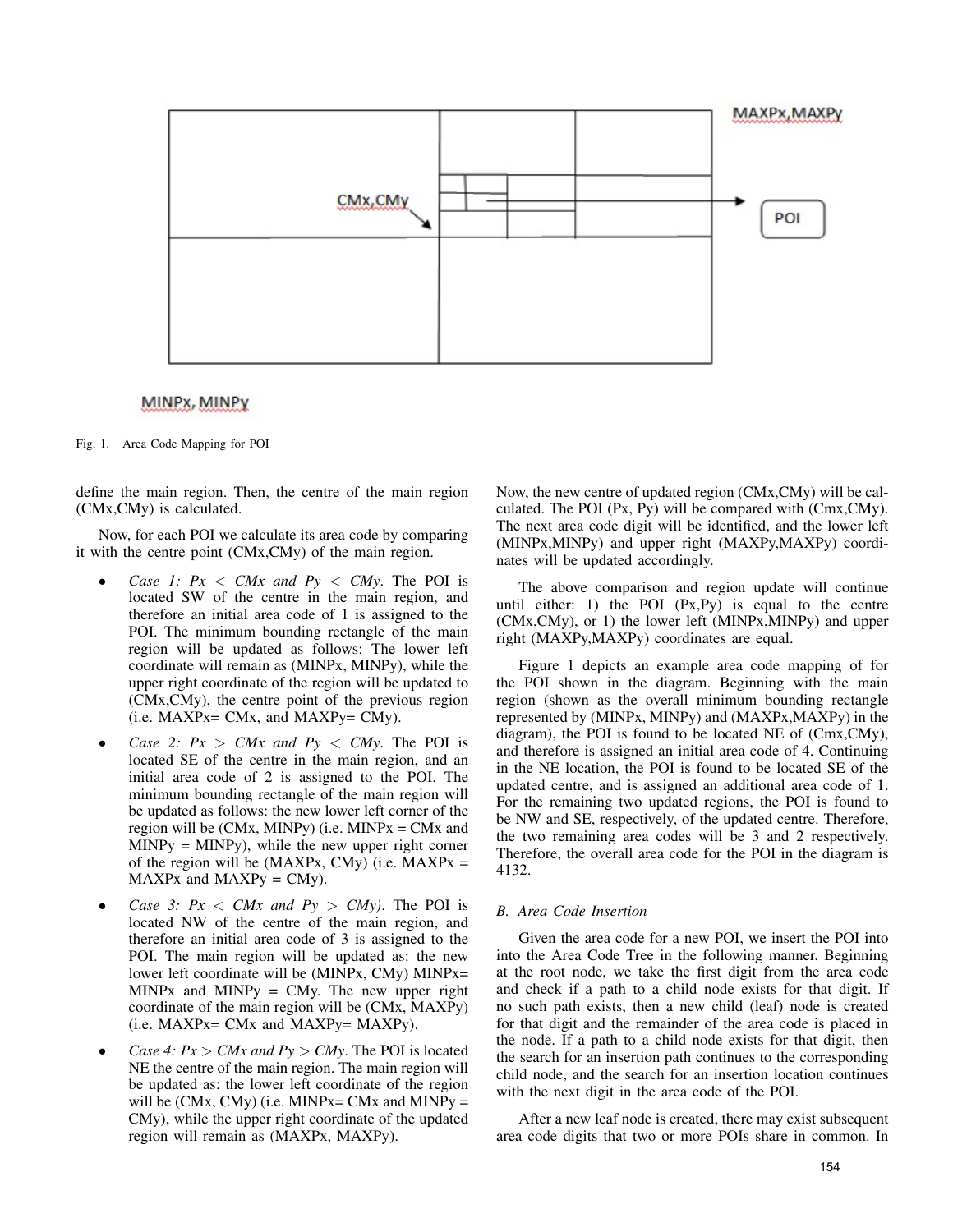

| POI | Area Code |
|-----|-----------|
|     | 12134     |
| B   | 32321     |
| C   | 12141     |
| D   | 32114     |
| E   | 21324     |



Fig. 2. Index Construction via Insertion - Part 1

this case, further child nodes are created until each POI has its own leaf node.

We present some example insertions next. Table I gives some example area codes that are inserted into the area code tree shown in Figures 2 and 3. Beginning with POI A, it is inserted into a new child because it is the first POI to be inserted. Next, we insert POI B. The first digit of its area code is 3, which does not appear on an existing path in the Area Code Tree. Therefore, a new node is created to contain POI B. Figures 2a and 2b depicts the Area Code Tree thus far. There are two paths from the root - one for POI A (digit 1, Figure 2a) and the other for POI B (digit 3, Figure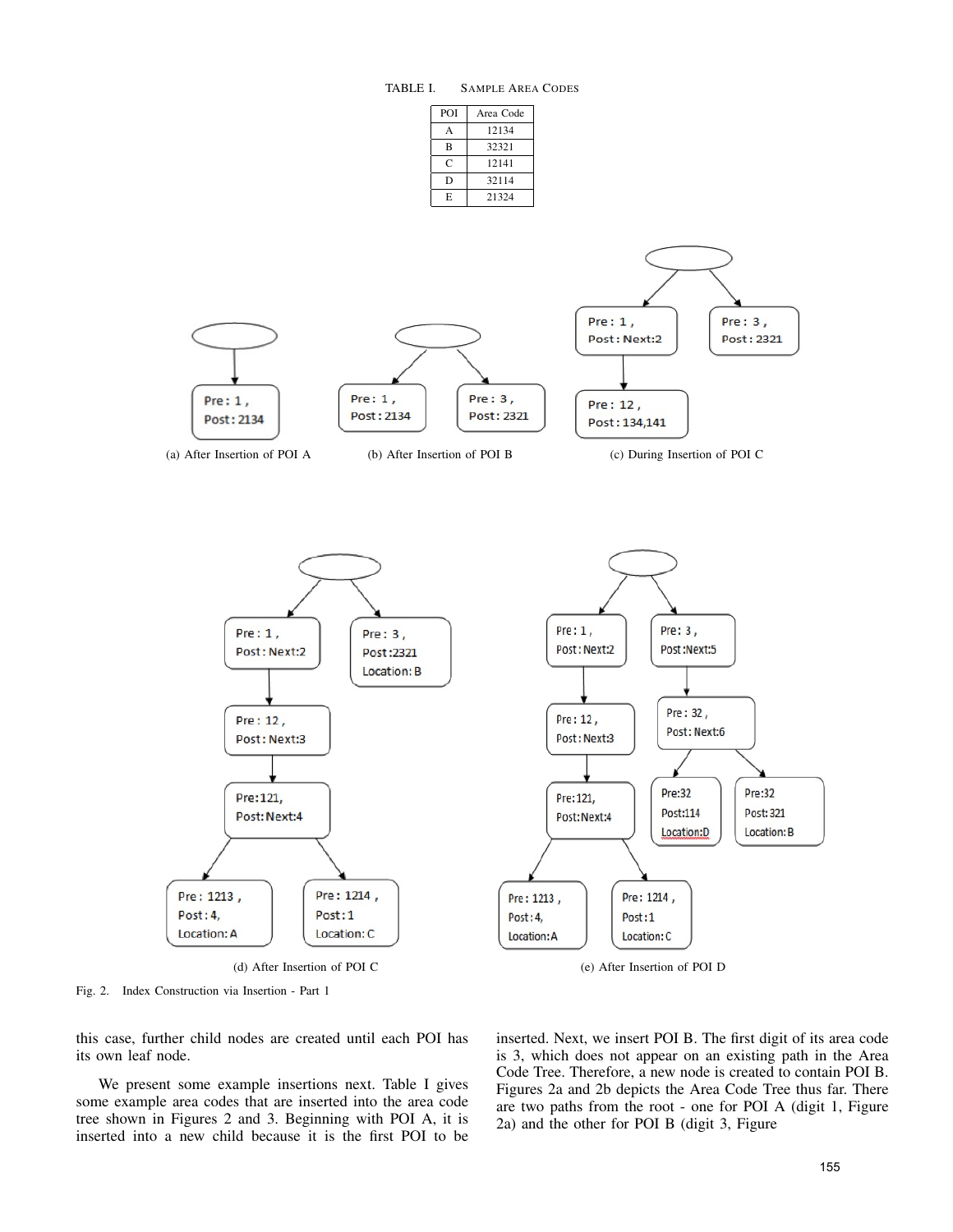

Fig. 3. Index Construction via Insertion - Part 2

reftree1).

Next we insert POI C. This is depicted across two figures - Figures 2c and 2d. The first area code digit for POI C, which is 1, has an existing path from the root. Therefore, the search proceeds in the child node. Since the child node is a leaf node, a new path and leaf node that corresponds to the second digit in the area code for POI C, which is 2, is created. This is depicted in Figure 2c. However, both POIs that are now referenced by the new leaf node - A and C - have the same third area code digit, which is 1. Therefore, another path and leaf node that corresponds to the common third digit is created. From here, two more paths and leaf nodes are created using the fourth area code digits for POIs A and C respectively. The resulting tree is depicted in Figure 2d.

Similarly, POIs D (Figure 2e) and E (Figure 3a) are inserted into the Area Code Tree. The final tree is depicted in Figure 3a.

#### *C. Nearest Neighbour Searching*

Because the POIs in the Area Code Tree are inserted using area code digits, the task of performing a nearest neighbour search is reduced to numeric comparisons. Given the area code for the current location of the User, the search begins at the root node. If a path from the root node exists that matches the first digit of the User's area code, then the search continues from the corresponding child node. If no such path exists, then the path with the closest path number is chosen. although this may be possible at any level of the Area Code Tree, it is very unlikely to occur in an index that is managing many POIs, and more likely to happen at the leaf levels.

The search continues in a similar manner until a leaf node is reached, and the POI stored at that leaf node is returned for the result. Given a User's area code of 12135 and the Area Code Tree in Figure 2e, the search proceeds along the path identified by 1, then 2, then 1, then 3, and finally reaching the node for POI A.

## III. EVALUATION

In this section, we present the framework and results of our empirical evaluation. We evaluate the search performance of the area code tree. We first present the datasets we utilized and tests we performed to evaluate our structure. Then, we present and discuss the results of our evaluation.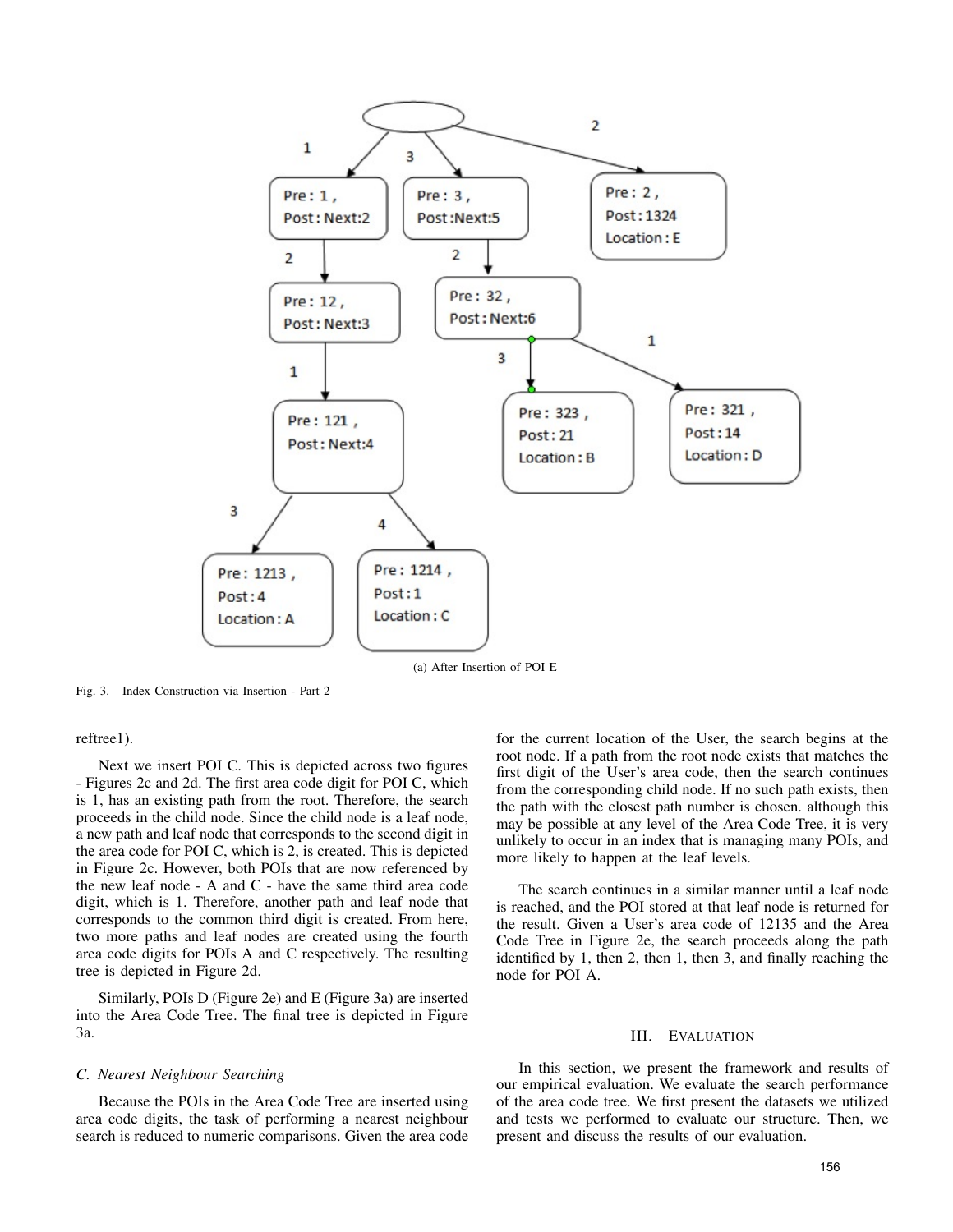

(a) POIs over North Island



(b) POIs over Waikato

Fig. 4. Evaluation Results

### *A. Data Sets*

For our experiments, we generated twenty-one data sets overall that represent different points across New Zealand. Ten of those data sets consist of random POIs drawn from across the North Island of New Zealand. Each file contains 1000, 2000, 3000,..., up to 10,000 POIs respectively. Another ten data sets consist of random POIs drawn from across the Waikato Region of New Zealand. Also in this case, each file contains 1000, 2000, 3000,..., up to 10,000 POIs respectively. The Waikato Region is a smaller area that is part of the North Island. Therefore, these data sets are denser and will allow us to evaluate how quickly the Area Code Tree can be used to find a nearest neighbour in denser data.

Finally, the remaining data set consists of 10 User locations along their trajectory. They will serve as a series of continuous nearest neighbour queries for our evaluations.

#### *B. Experiments*

We performed 200 nearest neighbour evaluations in the following manner. First, an Area Code Tree was created for each of the 20 data sets mentioned above. Next, for each tree, ten nearest neighbour searches were performed using the User location point set. The performance criteria that was measured for each of the 200 searches was the execution time. Finally for each tree, the average search time was calculated.

### *C. Results*

Figure 4 depict the results of our search evaluation. We find that the amount of time required for performing a nearest neighbour search in the Area Code Tree is between 2ms and 5ms on average. We have made the following observations. First, it appears that the number of points in the index does not significantly affect the time it takes to locate the nearest neighbour for a User location. In addition, we achieve similar results in both the denser and not-so-dense set of points, so